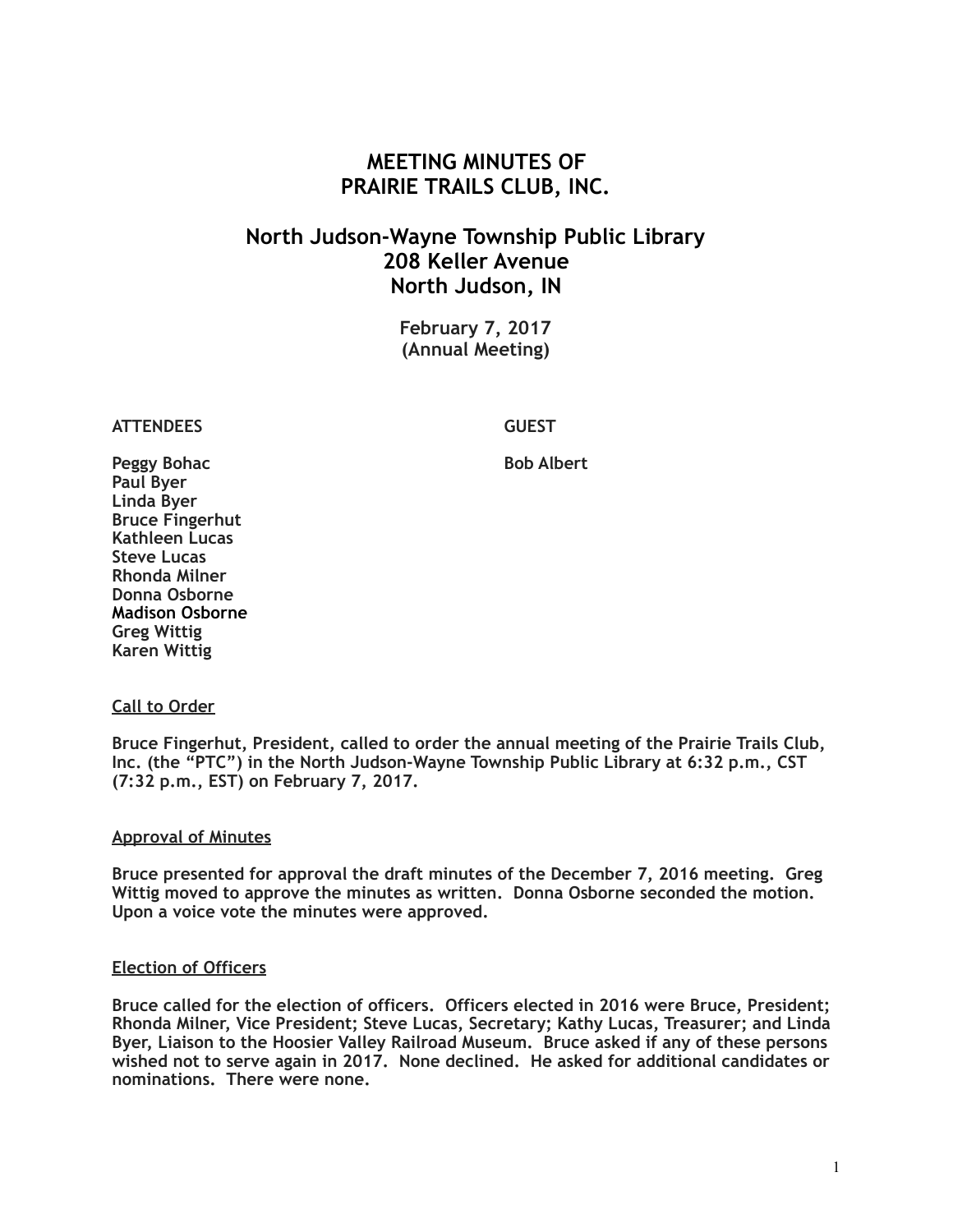**Peggy Bohac moved to elect the same officers as those who served in 2016. Karen Wittig seconded the motion. On a voice vote the motion carried.**

### **Report on Status of Memorandum of Understanding ("MOU") with Hoosier Valley Railroad Museum**

**Bob Albert said he presented the MOU, as endorsed by the PTC in December, at the January meeting of the Hoosier Valley Railroad Museum (the "HVRM"). The HVRM Board of Directors approved the MOU during the January meeting.** 

**There was a brief discussion about formalizing the MOU. Bruce suggested that since the PTC minutes for December 7 already show our agreement, the HVRM could also show its agreement with approved minutes. Bob said he would make sure approval of the MOU was referenced in the HVRM's draft minutes for approval at the next meeting. He said he needed a clean copy of the MOU. Steve said he would email a clean copy to Bob.** 

### **Discussion of Maintenance Initiative at Fell Ditch Bridge**

**Bruce said with approval of the MOU he was more comfortable seeking to address maintenance near Fell Ditch Bridge. Subsidence of muck along the north edge of the paved portion of the trail, with damage to the asphalt surface, may warrant remediation this spring. Winter work is not a practical option. Bruce and Bob agreed to meet onsite on a Saturday in late February or early March to determine a viable strategy for moving forward.** 

### **Update on Participation in US Bike Route 35 Project to Identify Starke County Services**

**Kathy provided an update on the pilot project with the Starke County Chamber of Commerce, the Indiana Rails to Trails Council, and the Indiana Office of Tourism Development to identify services along the Starke County portion of USBR 35. The other 14 Indiana counties through which USBR 35 passes are also participating. She said Linda did a great job of organizing Starke County materials and also thanked Bruce for his efforts.** 

**Members discussed additional materials that might be included. They agreed Kersting's World of Motorcycles Museum should be included because of its unique character and its support for the project. Members agreed Steve should contact Harold Woods, who operates a bike shop on SR 10 between North Judson and Bass Lake, to determine if he wished to have the shop listed. The Starke CR 200E (which becomes Pulaski CR 400W) connection to the Panhandle Pathway that was recently approved by the Starke County Commissioners was another addition. The determination was not to include the Starke County Hospital because of its significant distance from the trail and because emergency services are coordinated based on a 911 call regardless of incident location. The general perspective was that when in doubt inclusion in the listing was favored, but with the understanding the Indiana Office of Tourism Development might edit or reduce entries.** 

**Kathy said she was on a short turn-around schedule with Hamilton County Tourism that is coordinating the project. A copy of the draft document would be sent to PTC members in attendance at the February meeting by the end of the day on Thursday. Any comments would need to be returned to her by noon CST on February 10. The Starke County**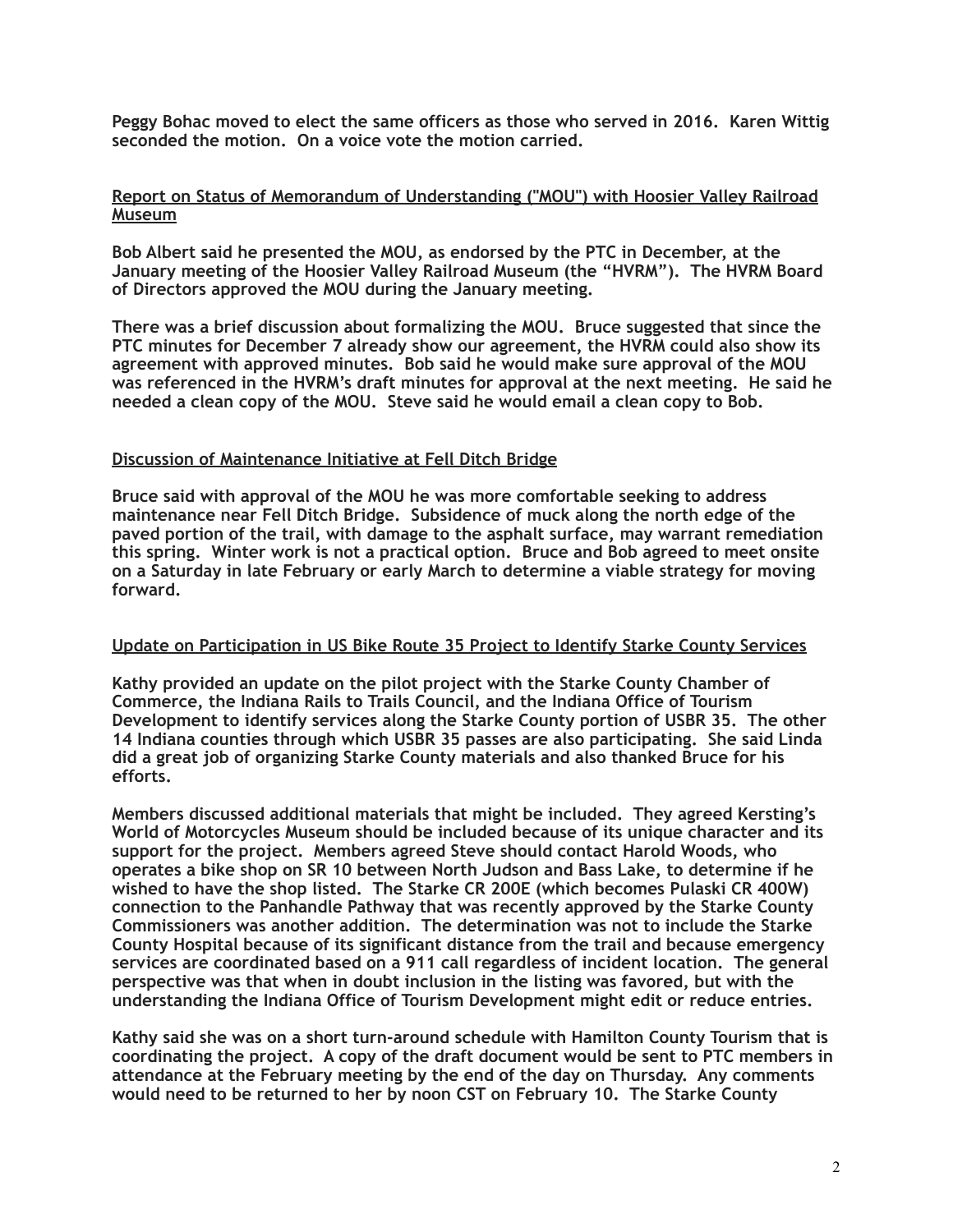**services listing would be sent to Lexa Muehlbauer, an intern with Hamilton County Tourism, later that day.** 

# **Update on Effort to Obtain Federal 501(c)(3) Status**

**Kathy reported that in December she submitted a grant application to the Indiana Greenways Foundation but has not received a response. The grant could potentially cover the \$400 IRS fee for seeking 501(c)(3) status as well as some incidental expenses. She said she conferred informally with a partner in her former law firm about the responsibilities related to retaining the status and the possible consequences for not having previously filed returns with the IRS. Her law partner suggested staying under the umbrella of the Northern Indiana Foundation might be a less complex and more attractive option for a group as small as the PTC.** 

**Bruce responded that the PTC did not have a separate bank account until a couple of years ago when opened at the Monterey Bank. The amounts in that account are still very modest. Other funds were held by the Northern Indiana Foundation which is itself a 501(c)(3) entity. The PTC has no employees. He urged Kathy to move forward with seeking 501(c)(3) status even if a grant from the Greenways Foundation appears unlikely in the near future.** 

**Linda concurred with Bruce. She said the PTC cannot grow in the absence of 501(c)(3) status. The PTC can afford the \$400 filing fee and should move forward. Previous opportunities for funding have been lost due to lack of 501(c)(3) status.** 

**Donna also agreed. "We can't grow without" having IRS approval as "a 501(c)(3) charitable institution."** 

**Bob said the HVRM has 501(c)(3) status and the PTC needed it as well. He outlined his experience with the IRS and said he found the agency to be generally sympathetic to small nonprofit entities. He guessed the IRS would seek no or a small penalty for any belated filings. He said he had worked successfully with the IRS regarding a similar matter.** 

**Bruce asked if other members present had additional thoughts. All those present urged Kathy to continue with seeking 501(c)(3) status. If a grant from the Greenways Foundation does not seem likely in the near future, she should draw the \$400 IRS fee from existing PTC funds.** 

### **National Trails Day**

**The American Hiking Society's National Trails Day is set for June 3, 2017. The members began an informal discussion of how the PTC might celebrate. Prominent among ideas suggested include a color run-walk, bake sale, 5K run-walk and stroller walk. T-shirt sales would likely be an element of the celebration.** 

**Kathy suggested partnering with the Bass Lake Property Owners Association might be a good option. Home owners along the lake have expressed interest in better connectivity to the NJ Erie Trail. If a National Trails Day activity were profitable, a portion of the profits might support connectivity, including possibly the southeasterly extension of the trail to CR 600E. Kathy said she would contact BLPOA President, Rick Anderson, to determine if the organization might be interested in working with us.**